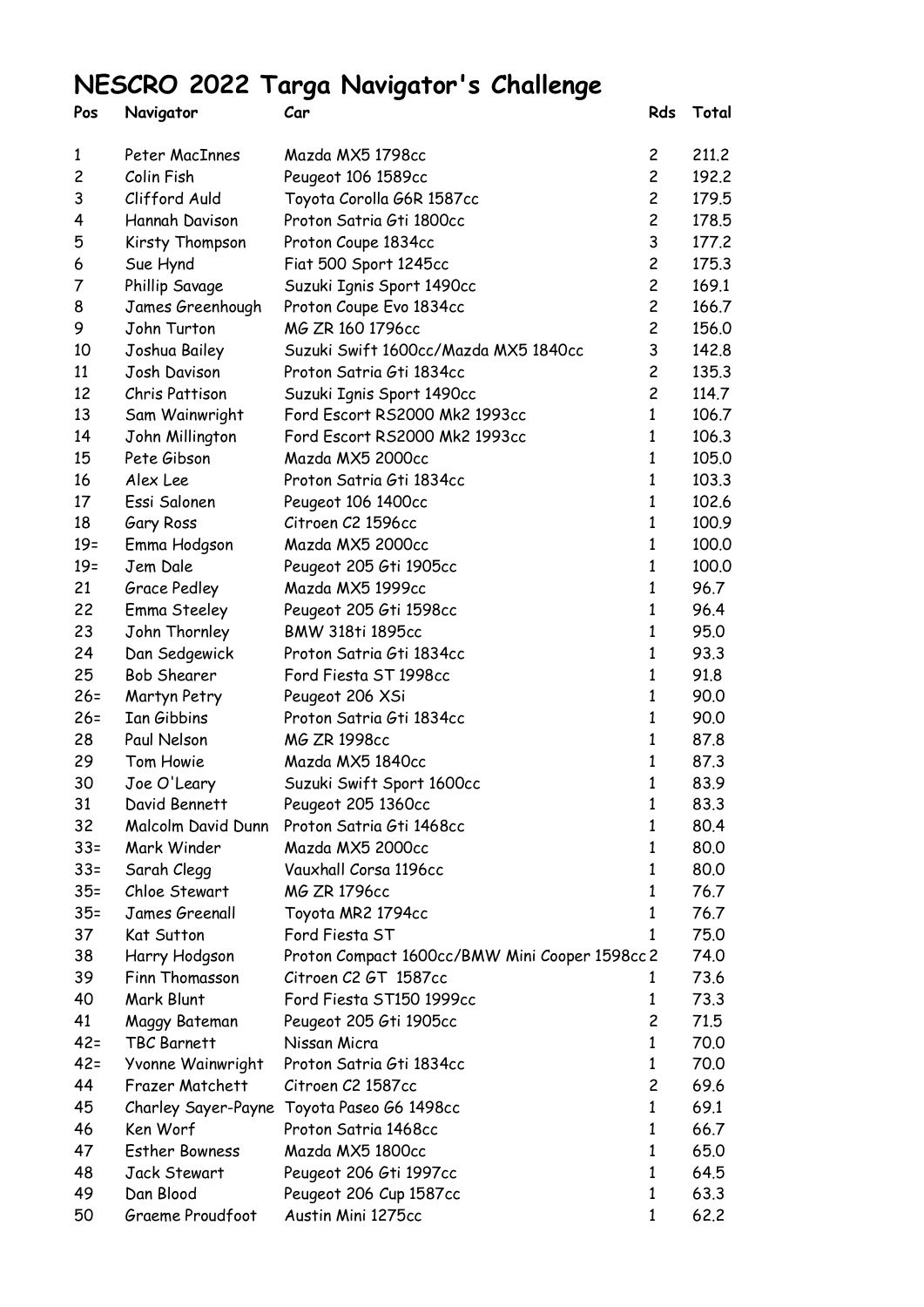| 51      | Richard Johnson                       | Vauxhall Corsa 1600cc                   | 1              | 61.9 |
|---------|---------------------------------------|-----------------------------------------|----------------|------|
| $52 =$  | Daniel Forsyth                        | Suzuki Ignis 1490cc                     | 1              | 60.0 |
| $52 =$  | Stuart Davis                          | Mazda MX5 2000cc                        | $\mathbf{1}$   | 60.0 |
| $52 =$  | Russell Thompson                      | Ford Fiesta 1242cc                      | $\mathbf{1}$   | 60.0 |
| 55      | Jo Hind-Morton                        | Mazda MX5 1800cc                        | $\mathbf{1}$   | 58.1 |
| 56      | Tom Hume                              | Peugeot 106 1100cc                      | 1              | 57.8 |
| 57      | Reece Davies                          | Peugeot 205 Gti 1580cc                  | $\mathbf{1}$   | 56.7 |
| 58      | Amanda O'Donnell                      | Citroen C2 1587cc                       | $\mathbf{1}$   | 55.5 |
| 59      | Ryan Longstaff                        | Proton Satria                           | $\mathbf{1}$   | 55.0 |
| 60      | Lewis Hodgson                         | Mazda MX5 2000cc                        | $\mathbf{1}$   | 54.4 |
| 61      | Adam Burkill                          | Ford Fiesta 1400cc                      | $\mathbf{1}$   | 53.5 |
| 62      | Adam Blacker                          | Ford Fiesta ST150 1999cc                | 1              | 53.3 |
| $63=$   | Rob Iveson                            | Ford KA 1600cc                          | $\mathbf{1}$   | 50.0 |
| $63=$   | Mairi Olivier                         | Suzuki Swift Sport 1586cc               | $\mathbf{1}$   | 50.0 |
| 65      | James Crosland                        | BMW Mini Cooper 1598cc                  | 1              | 46.7 |
| 66      | <b>Ian MacDougall</b>                 | Citroen C1 999cc                        | $\mathbf{1}$   | 46.4 |
| 67      | TBC Burton                            | Mazda 2 1496cc                          | 1              | 45.0 |
| 68      | Joe Harwood                           | Mazda MX5 1798cc                        | 1              | 44.8 |
| 69      | <b>Ian Faulkner</b>                   | Volvo 360GLS 1986cc                     | 1              | 43.3 |
| 70      | Adam Sutton                           | SEAT Ibiza Gti 1984cc                   | 1              | 41.8 |
| 71      | Ryan Parker                           | Peugeot 309 GTI 1903cc                  | 1              | 40.4 |
| $72 =$  | Owen John                             | Peugeot 205 XS                          | $\mathbf{1}$   | 40.0 |
| $72 =$  |                                       | Katherine Woodward Škoda Felicia 1289cc | 1              | 40.0 |
| 74      | Fiona Moir                            | Hillman Avenger GT 1498cc               | 1              | 37.3 |
| 75      | Thomas Howe                           | Citroen C2 GT 1587cc                    | $\mathbf{1}$   | 36.1 |
| 76      | Tony Chrisp                           | Ford KA 1598cc                          | $\mathbf{1}$   | 35.9 |
| 77      | Julie Carter                          | Mazda MX5 1800cc                        | $\mathbf{1}$   | 35.0 |
| 78      | Ed Bewsher                            | Peugeot 206 1997cc                      | $\mathbf{1}$   | 32.7 |
| 79      | Karen Fletcher                        | Ford Fiesta 1596cc                      | $\mathbf{1}$   | 32.2 |
| 80      | Alistair Brewis                       | Vauxhall Chevette 2000cc                | $\mathbf{1}$   | 31.7 |
| $81 =$  | James O'Neill                         | Mazda MX5                               | 1              | 30.0 |
| $81 =$  | Oliver Mathison                       | Proton Satria 1834cc                    | 1              | 30.0 |
| 83      | Keith Winter                          | Ford Fiesta 1659cc                      | 1              | 28.5 |
| 84      | Roy Dodds                             | Mazda MX5 1798cc                        | 1              | 27.4 |
| 85      | Jenson Smith                          | Ford Fiesta ST150 1999cc                | 1              | 26.7 |
| 86      | Thomas Waterhouse Ford Escort Mk2     |                                         | 1              | 25.0 |
| 87      | Alan Edwards                          | Renault Twingo 1587cc                   | 1              | 24.8 |
| 88      | Kevin Mollison                        | Ford Puma 1679cc                        | 1              | 23.6 |
| 89      | Peter H Barrett                       | Mazda MX5 1798cc                        | 1              | 23.0 |
| 90      | Luke Stewart                          | Vauxhall Corsa Sport 1389cc             | 1              | 21.1 |
| $91 =$  | Daniel Roberts                        | Suzuki Ignis Sport                      | 1              | 20.0 |
| $91 =$  | Gary Evans                            | BMW Compact 318ti 1895cc                | 1              | 20.0 |
| 93      | Martyn Douglas                        | <b>BMW 316ti 1796cc</b>                 | 1              | 19.1 |
| 94      | Andrew Grimstone                      | Citroen C2 1589cc                       | 1              | 17.4 |
| 95      | Anthony Raylor                        | Mazda MX5 1840cc                        | 1              | 16.7 |
| $96 =$  | Ian Mills                             | Ford Fiesta Zetec S 1596cc              | $\overline{c}$ | 15.0 |
| $96 =$  | Shaun Carney                          | <b>BMW 318ti</b>                        | 1              | 15.0 |
| 98      | James Matchett                        | BMW Mini Cooper 1598cc                  | 1              | 14.5 |
| 99      | Nick Walsh                            | Toyota MR2 1800cc                       | 1              | 14.3 |
| 100     | Barry Allman                          | MG ZR 1396cc                            | 1              | 13.7 |
| 101     | Chris Phillips                        | MG ZR 1796cc                            | 1              | 13.3 |
| $102 =$ | Shona Hale                            | Vauxhall Astra 1796cc                   | 1              | 10.0 |
| $102 =$ | John MacWhirter                       | Mazda MX5 1800cc                        | $\mathbf{1}$   | 10.0 |
| $102 =$ | Louise Aitken-Walker Mazda MX5 1798cc |                                         | 1              | 10.0 |
|         |                                       |                                         |                |      |